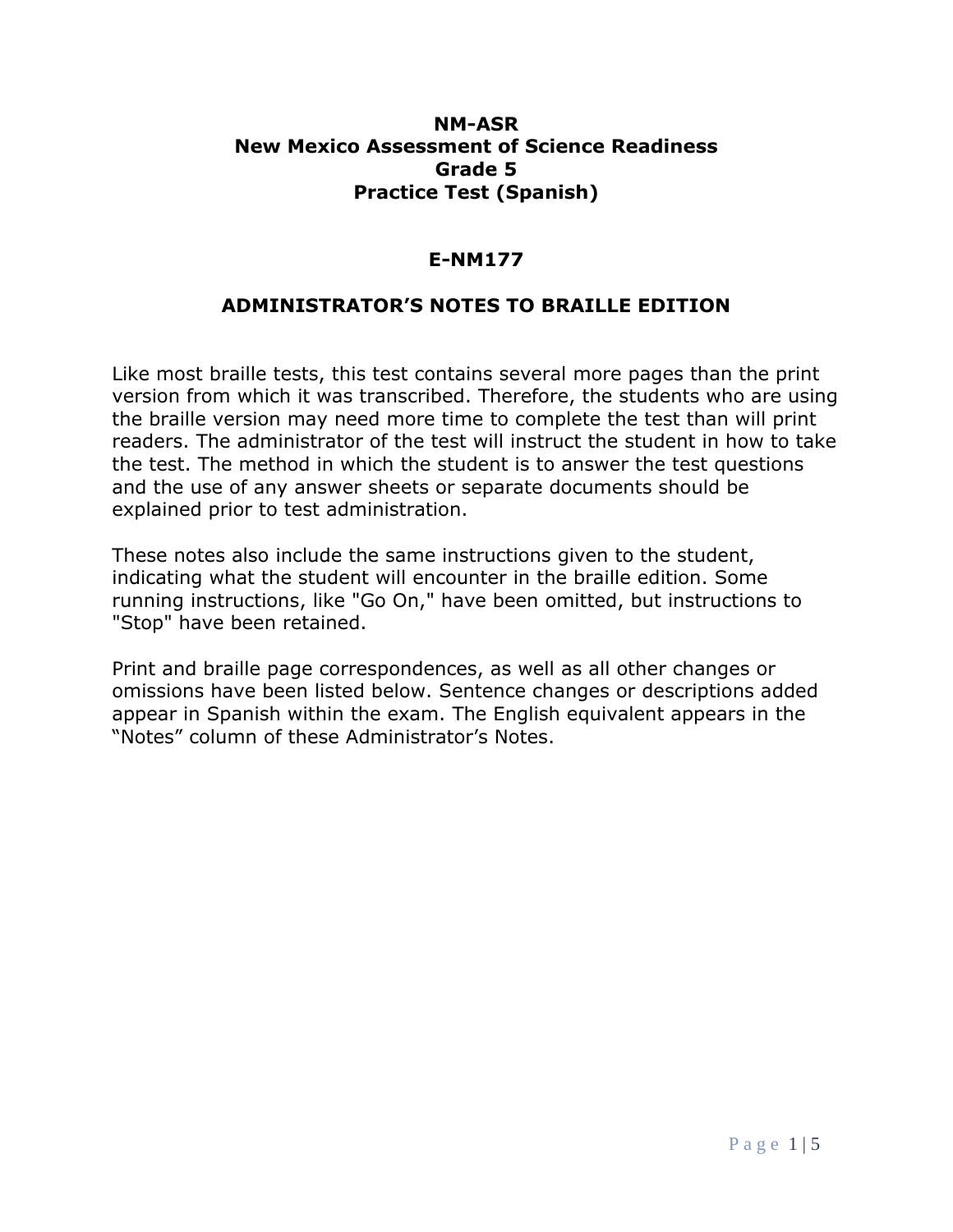| <b>Print</b><br>Page | <b>Braille</b><br>Page | <b>Item/Section</b>                              | <b>Notes</b>                                                                             |
|----------------------|------------------------|--------------------------------------------------|------------------------------------------------------------------------------------------|
| Title Page           | t1                     | <b>Title Page</b><br>Information                 |                                                                                          |
|                      | $t2-t3$                | <b>Special Symbols</b>                           |                                                                                          |
|                      | t4                     | <b>Transcriber's Notes</b>                       |                                                                                          |
| $1-b1$               | $1 - 3$                | Session 1                                        | A tactile graphic of the plant is<br>provided.                                           |
|                      |                        | <b>Directions</b><br>Item 1                      |                                                                                          |
| $2-a2$               | $4 - 5$                | Item 1, cont.                                    | A tactile graphic of the graph is<br>provided.                                           |
| $3-a3$               | $6 - 7$                | Item 1, cont.                                    |                                                                                          |
| $4-c4$               | $8 - 11$               | Item 2                                           | A tactile graphic of the diagram is<br>provided.                                         |
| $5-a5$               | $12 - 13$              | Item 3                                           | A tactile graphic of the Observaciones<br>de las olas diagram is provided.               |
|                      |                        |                                                  | A tactile graphic of the Modelo de ola<br>diagram is provided.                           |
|                      |                        |                                                  | Description added: The model shows<br>seven children standing in line,<br>holding hands. |
| $6 - a6$             | $14 - 15$              | Item 3, cont.                                    |                                                                                          |
| $7-a7$               | $16 - 17$              | Item 4                                           | A tactile graphic of the Modelo del<br>ciclo de vida de la mariposa is<br>provided.      |
| $8-b8$               | 18-20                  | Item 4, cont.                                    | A tactile graphic of the Modelo del<br>ciclo de vida del pez payaso is<br>provided.      |
| $9-c9$               | $21 - 24$              | "Investigando la<br>producción de gas"           |                                                                                          |
| $10-b10$             | $24 - 26$              | "Investigando la<br>producción de gas,"<br>cont. | A tactile graphic of the diagram is<br>provided.                                         |
| $11 - a11$           | $27 - 28$              | "Investigando la<br>producción de gas,"<br>cont. |                                                                                          |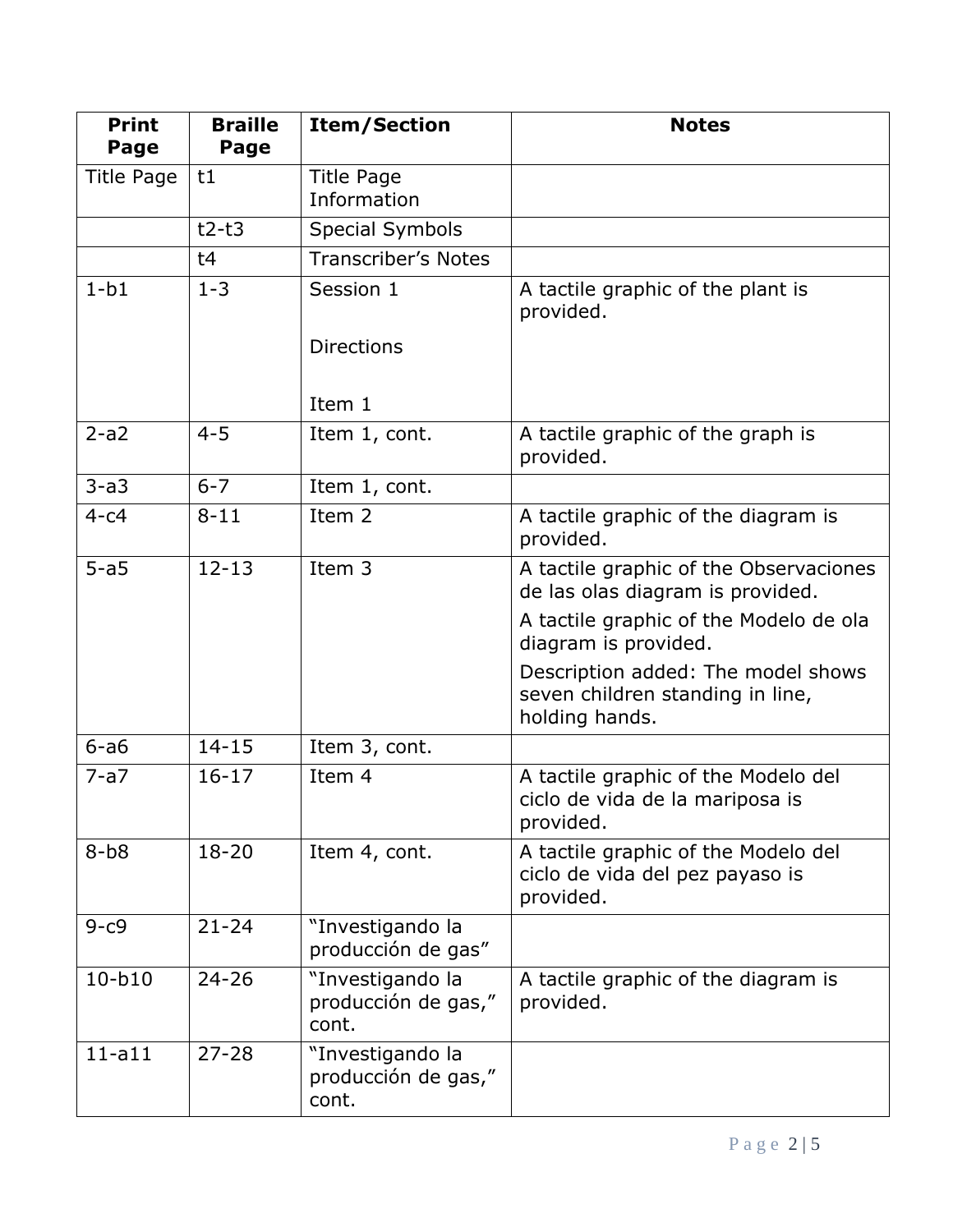| <b>Print</b><br>Page | <b>Braille</b><br>Page | <b>Item/Section</b>            | <b>Notes</b>                                                                                         |
|----------------------|------------------------|--------------------------------|------------------------------------------------------------------------------------------------------|
|                      |                        | Item 5                         |                                                                                                      |
| $12-b12$             | $29 - 31$              | Items 6-7                      |                                                                                                      |
| $13 - a13$           | $32 - 33$              | Item 8                         |                                                                                                      |
| $14-c14$             | $33 - 36$              | "Laderas volcánicas"           | A tactile graphic of the volcano is<br>provided.                                                     |
| $15 - c15$           | $36 - 39$              | "Laderas<br>volcánicas," cont. | A tactile graphic of the volcano is<br>provided.                                                     |
|                      |                        | Item 9                         |                                                                                                      |
| $16 - a16$           | $40 - 41$              | Items 10-11                    |                                                                                                      |
| $17 - a17$           | $41 - 42$              | Item 12<br><b>STOP</b>         |                                                                                                      |
| $18 - 19$            | 43-44                  | <b>STOP</b>                    |                                                                                                      |
| $20 - b20$           | 45-47                  | Session 2                      |                                                                                                      |
|                      |                        | <b>Directions</b>              |                                                                                                      |
|                      |                        | Item 13                        |                                                                                                      |
| $21 - b21$           | 48-50                  | Item 13, cont.                 | Tactile graphics of the graphs are<br>provided.                                                      |
| $22 - b22$           | $51 - 53$              | Item 13, cont.                 |                                                                                                      |
|                      |                        | Item 14                        | #14 - A tactile graphic of the model<br>is provided.                                                 |
| $23 - a23$           | $54 - 55$              | Item 14, cont.                 |                                                                                                      |
| $24 - b24$           | $56 - 58$              | Item 15                        | The pictures of house designs in the<br>table have been replaced with the<br>following descriptions: |
|                      |                        |                                | A diagram of a house next to concrete<br>pods.                                                       |
|                      |                        |                                | A diagram of a house next to a wood<br>fence.                                                        |
|                      |                        |                                | A diagram of a house raised up from<br>the ground on concrete pillars.                               |
| $25 - b25$           | $59 - 61$              | "Sobrevivir a la<br>sequía"    | A tactile graphic of the table is<br>provided.                                                       |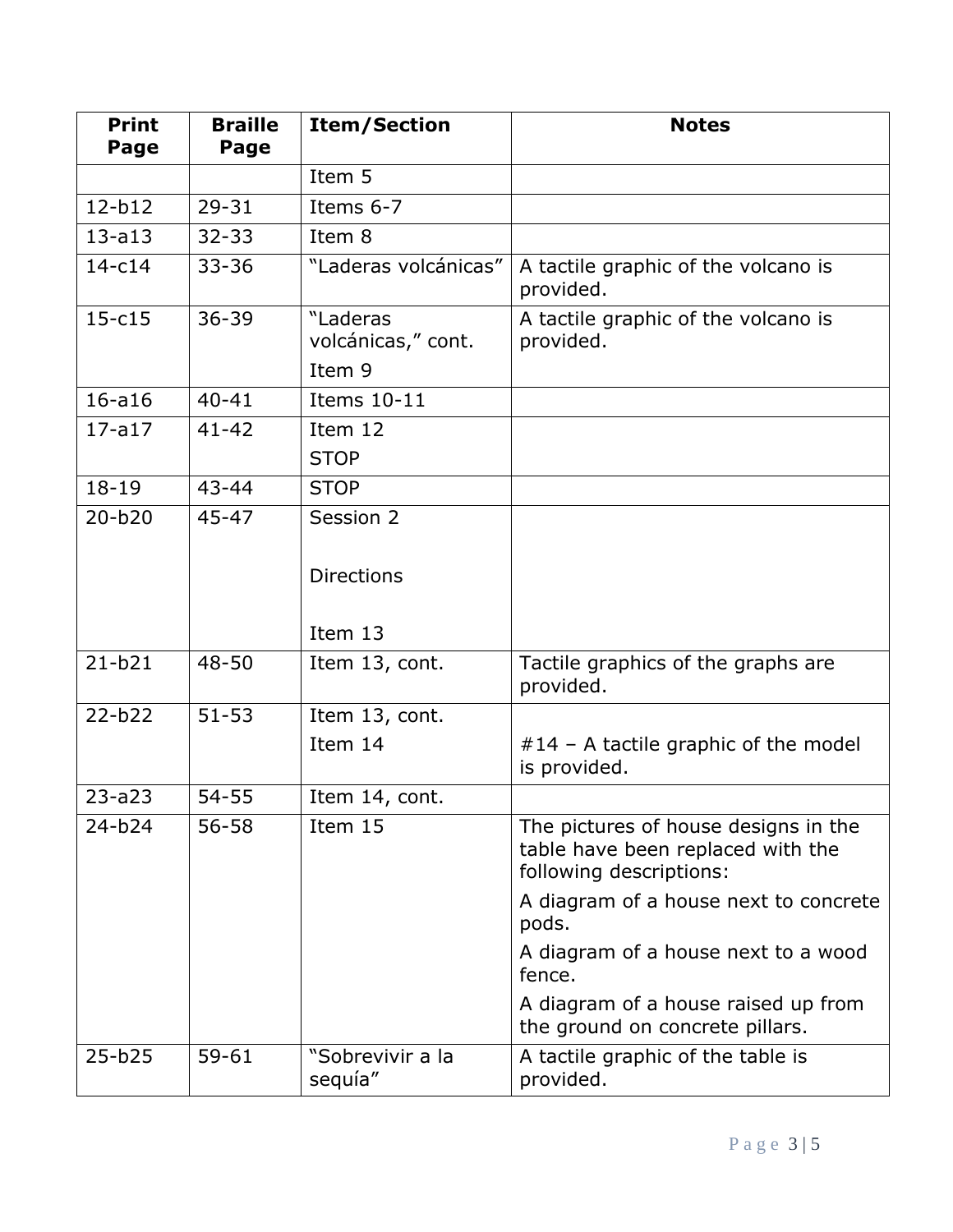| <b>Print</b><br>Page | <b>Braille</b><br>Page | <b>Item/Section</b>     | <b>Notes</b>                                                                           |
|----------------------|------------------------|-------------------------|----------------------------------------------------------------------------------------|
| $26 - a26$           | $62 - 63$              | Items 16-17             |                                                                                        |
| $27 - a27$           | 64-65                  | Item 18                 |                                                                                        |
| $28 - a 28$          | 66-67                  | Item 19                 |                                                                                        |
| $29 - c29$           | 68-71                  | "Casa modelo"           | A tactile graphic of the Altura del sol<br>model is provided.                          |
|                      |                        |                         | A tactile graphic of the Casa modelo<br>is provided.                                   |
| $30 - a30$           | $72 - 73$              | Item 20                 |                                                                                        |
| $31 - b31$           | 74-76                  | <b>Items 21-22</b>      |                                                                                        |
| $32 - a32$           | $77 - 78$              | Item 23                 |                                                                                        |
|                      |                        | <b>STOP</b>             |                                                                                        |
| 33                   | 79                     | <b>STOP</b>             |                                                                                        |
| $34 - c34$           | 80-83                  | Session 3               |                                                                                        |
|                      |                        | <b>Directions</b>       |                                                                                        |
|                      |                        | Item 24                 |                                                                                        |
| 35-b35               | 84-86                  | Item 25                 | A tactile graphic of the diagram is<br>provided.                                       |
| 36                   | 87                     | Item 25, cont.          |                                                                                        |
| 37-b37               | 88-90                  | Item 26                 |                                                                                        |
| 38-a38               | 91-92                  | Item 27                 | A tactile graphic of the diagram is<br>provided.                                       |
|                      |                        |                         | Sentence change: "Use the objects in<br>the diagram to describe a model that<br>shows" |
|                      |                        |                         | Sentence change: "Describe the path<br>of light."                                      |
|                      |                        |                         | Sentence change: "Based on the path<br>of light described in your model,<br>describe"  |
| 39-b39               | 93-95                  | "Sombras<br>cambiantes" | A tactile graphic of the Sombras del<br>árbol observades model is provided.            |
|                      |                        |                         | A tactile graphic of the Trayectoria del<br>sol model is provided.                     |